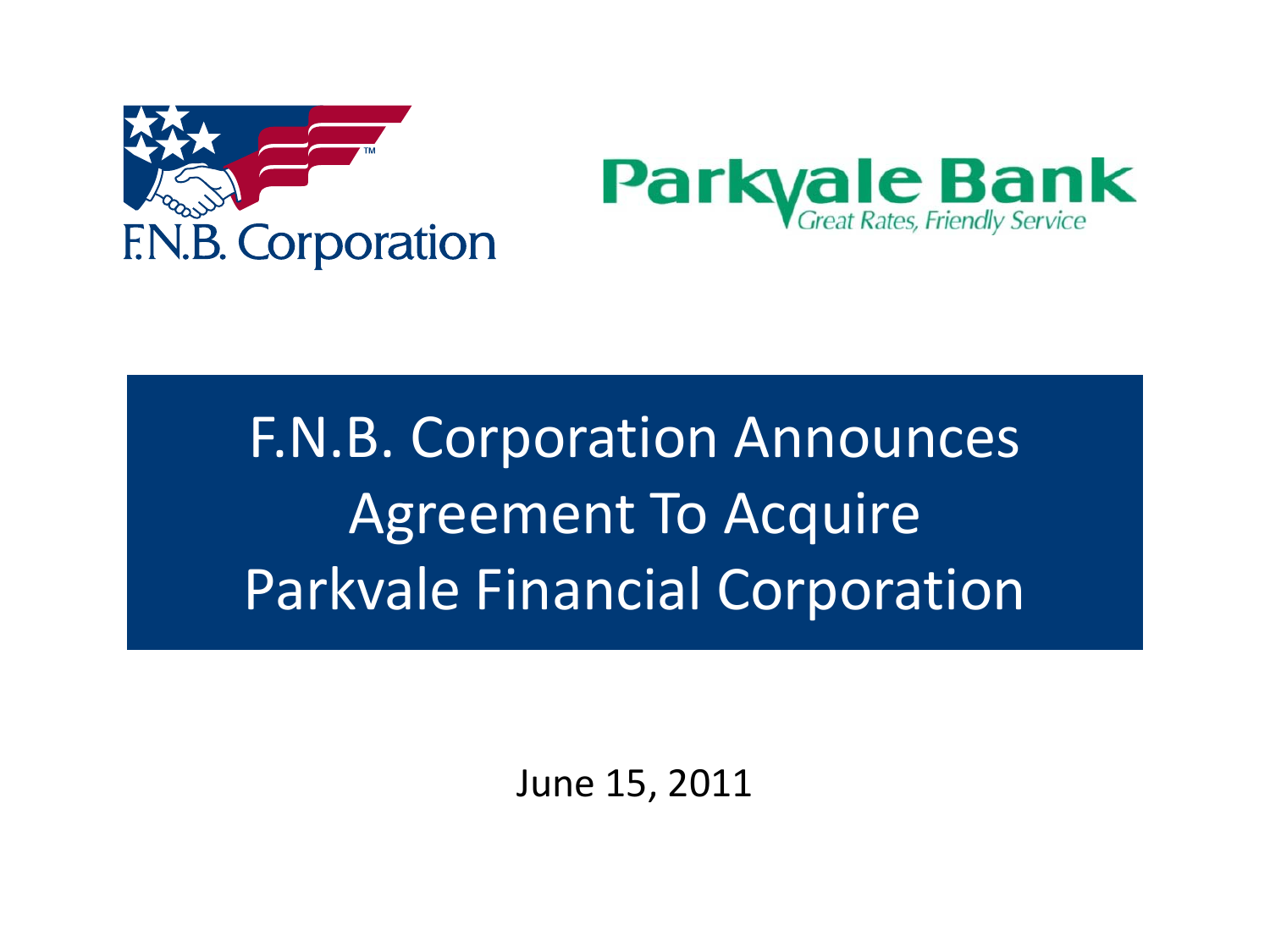

# Forward Looking Statements

This presentation and the reports F.N.B. Corporation and Parkvale Financial Corporation file with the Securities and Exchange Commission often contain "forward-looking statements" within the meaning of the Private Securities Litigation Reform Act, relating to present or future trends or factors affecting the banking industry and, specifically, the financial operations, markets and products of F.N.B. Corporation and Parkvale Financial Corporation. Forward-looking statements are typically identified by words such as "believe", "plan", "expect", "anticipate", "intend", "outlook", "estimate", "forecast", "will", "should", "project", "goal", and other similar words and expressions. These forward-looking statements involve certain risks and uncertainties. There are a number of important factors that could cause F.N.B. Corporation's and Parkvale Financial Corporation's future results to differ materially from historical performance or projected performance. These factors include, but are not limited to: (1) a significant increase in competitive pressures among financial institutions; (2) changes in the interest rate environment that may reduce net interest margins; (3) changes in prepayment speeds, loan sale volumes, charge-offs and loan loss provisions; (4) general economic conditions; (5) various monetary and fiscal policies and regulations of the U.S. Government that may adversely affect the businesses in which F.N.B. Corporation and Parkvale Financial Corporation are engaged; (6) technological issues which may adversely affect F.N.B. Corporation's and Parkvale Financial Corporation's financial operations or customers; (7) changes in the securities markets; (8) risk factors mentioned in the reports and registration statements F.N.B. Corporation and Parkvale Financial Corporation file with the Securities and Exchange Commission; (9) housing prices; (10) job markets; (11) consumer confidence and spending habits or (12) estimates of fair value of certain F.N.B. Corporation and Parkvale Financial Corporation assets and liabilities. F.N.B. Corporation and Parkvale Financial Corporation undertake no obligation to revise these forward-looking statements or to reflect events or circumstances after the date of this press release.

### **ADDITIONAL INFORMATION ABOUT THE MERGER**

F.N.B. Corporation and Parkvale Financial Corporation will file a proxy statement/prospectus and other relevant documents with the SEC in connection with the merger.

SHAREHOLDERS OF PARKVALE FINANCIAL CORPORATION ARE ADVISED TO READ THE PROXY STATEMENT/PROSPECTUS WHEN IT BECOMES AVAILABLE AND ANY OTHER RELEVANT DOCUMENTS FILED WITH THE SEC, AS WELL AS ANY AMENDMENTS OR SUPPLEMENTS TO THOSE DOCUMENTS, BECAUSE THEY WILL CONTAIN IMPORTANT INFORMATION.

The proxy statement/prospectus and other relevant materials (when they become available), and any other documents F.N.B. Corporation has filed with the SEC, may be obtained free of charge at the SEC's website at [www.sec.gov](http://www.sec.gov/). In addition, investors and security holders may obtain free copies of the documents F.N.B. Corporation has filed with the SEC by contacting James Orie, F.N.B. Corporation, One F.N.B. Boulevard, Hermitage, PA 16148, telephone: (724) 983-3317 or Parkvale Financial Corporation by contacting Gilbert A. Riazzi, Chief Financial Officer, 4220 William Penn Highway, Monroeville, PA 15146, telephone: (412) 373-4804.

Parkvale Financial Corporation and its directors, executive officers and other members of its management and employees may be deemed to be participants in the solicitation of proxies from its shareholders in connection with the proposed merger. Information concerning such participants' ownership of Parkvale Financial Corporation common stock will be set forth in the proxy statement/prospectus relating to the merger when it becomes available. This communication does not constitute an offer of any securities for sale.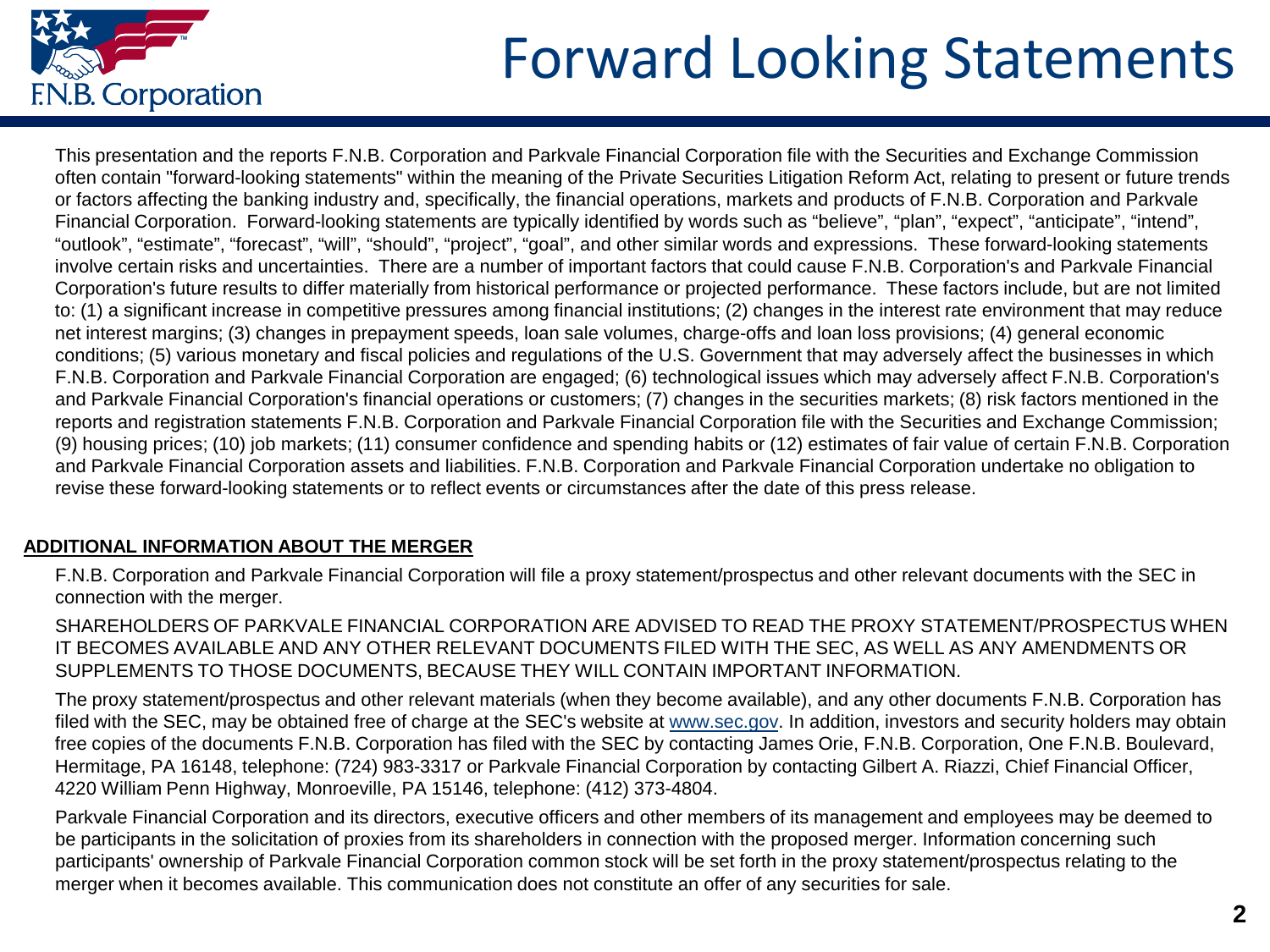

| <b>Strengthens FNB's</b><br><b>Leading Pittsburgh</b><br><b>Position</b> | $\checkmark$ Solidifies FNB's leading status in the Pittsburgh market<br>- Pittsburgh MSA market rank moves significantly from #7 to #3<br>$\checkmark$ Significantly enhances distribution capabilities and scale<br>$\checkmark$ One of few meaningful opportunities left in the market |
|--------------------------------------------------------------------------|-------------------------------------------------------------------------------------------------------------------------------------------------------------------------------------------------------------------------------------------------------------------------------------------|
|                                                                          |                                                                                                                                                                                                                                                                                           |
| <b>Low Execution Risk</b>                                                | $\checkmark$ In-market transaction<br>$\checkmark$ Leverages experienced Pittsburgh-market management team<br>$\checkmark$ FNB is a proven merger integrator – completed eight bank<br>acquisitions since 2002 (\$6.1 billion in assets)                                                  |
|                                                                          |                                                                                                                                                                                                                                                                                           |
| <b>Financially</b>                                                       | $\checkmark$ Effective deployment of capital<br>$-$ EPS accretion of 6%<br>$-$ IRR $\approx$ 20%                                                                                                                                                                                          |
| <b>Attractive</b>                                                        | $\checkmark$ Significant operating efficiencies – 35% cost savings                                                                                                                                                                                                                        |

- $\checkmark$  Neutral to tangible book value per share, after recent capital raise
	- Accretive to March 31, 2011 tangible book value per share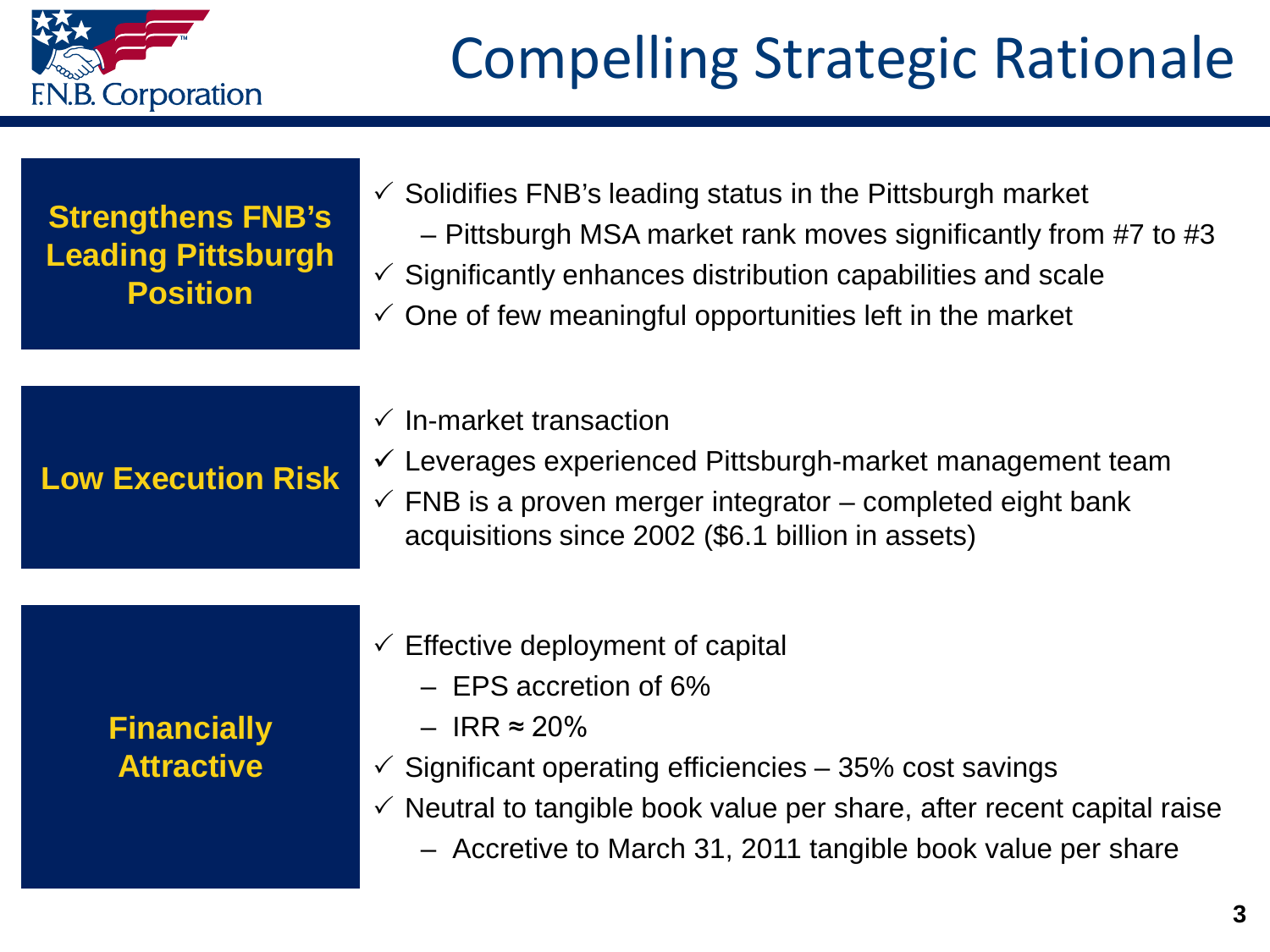

# FNB Pittsburgh Expansion

| <b>Promistar Financial</b><br><b>Acquisition</b><br><b>Market Entry</b><br>Branches: 30<br>Deposits: \$0.6 bn<br>2002<br>2003<br>2004<br><b>Slippery Rock</b> | <b>Acquires</b><br>Pittsburgh-based<br>insurance broker,<br>Inc.<br>F.N.B. Capital<br>2005<br><b>NSD Bancorp</b> | <b>Morrell Butz &amp; Junker</b><br><b>Corporation formation</b><br>2006<br>2007<br>2008 | <b>Iron &amp; Glass</b><br><b>Bancorp</b><br><b>Acquisition</b><br>Branches: 8<br>Deposits: \$0.2 bn<br>2009<br>Lift-out of | 2010 | <b>Expand Pittsburgh</b><br><b>Regional Headquarters</b><br><b>Relocate Wealth</b><br><b>Management Division to</b><br><b>Pittsburgh</b><br>2011<br><b>Parkvale Financial</b> |
|---------------------------------------------------------------------------------------------------------------------------------------------------------------|------------------------------------------------------------------------------------------------------------------|------------------------------------------------------------------------------------------|-----------------------------------------------------------------------------------------------------------------------------|------|-------------------------------------------------------------------------------------------------------------------------------------------------------------------------------|
| <b>Acquisition</b><br>Branches: 6<br>Deposits: \$0.2 bn                                                                                                       | <b>Acquisition</b><br>Branches: 12<br>Deposits: \$0.4 bn                                                         |                                                                                          | Asset-Based<br><b>Lending Group</b>                                                                                         |      | Pro Forma #3 Player in<br><b>Market</b><br>Branches: 40<br>Deposits: \$1.3 bn                                                                                                 |
|                                                                                                                                                               |                                                                                                                  | <b>FNB Pittsburgh Region Growth Success</b>                                              |                                                                                                                             |      |                                                                                                                                                                               |
| $$$ millions)                                                                                                                                                 | 12/2001                                                                                                          | Pro-Forma 3/2011                                                                         | <b>CAGR</b>                                                                                                                 |      | <b>Organic Loan Growth</b>                                                                                                                                                    |
| Loans                                                                                                                                                         | \$93                                                                                                             | \$2,083                                                                                  | 40%                                                                                                                         |      | $CAGR = 17%$                                                                                                                                                                  |
| <b>Deposits and Customer</b><br>Repos                                                                                                                         | \$145                                                                                                            | \$3,625                                                                                  | 42%                                                                                                                         |      | <b>Organic Deposit and</b><br><b>Customer Repo Growth</b><br>$CAGR = 23%$                                                                                                     |
| Employees (FTE)                                                                                                                                               | 40                                                                                                               | 691                                                                                      | 36%                                                                                                                         |      |                                                                                                                                                                               |
| <b>Branches</b>                                                                                                                                               | 8                                                                                                                | 101                                                                                      | 32%                                                                                                                         |      |                                                                                                                                                                               |

Source: SNL Financial and Company data.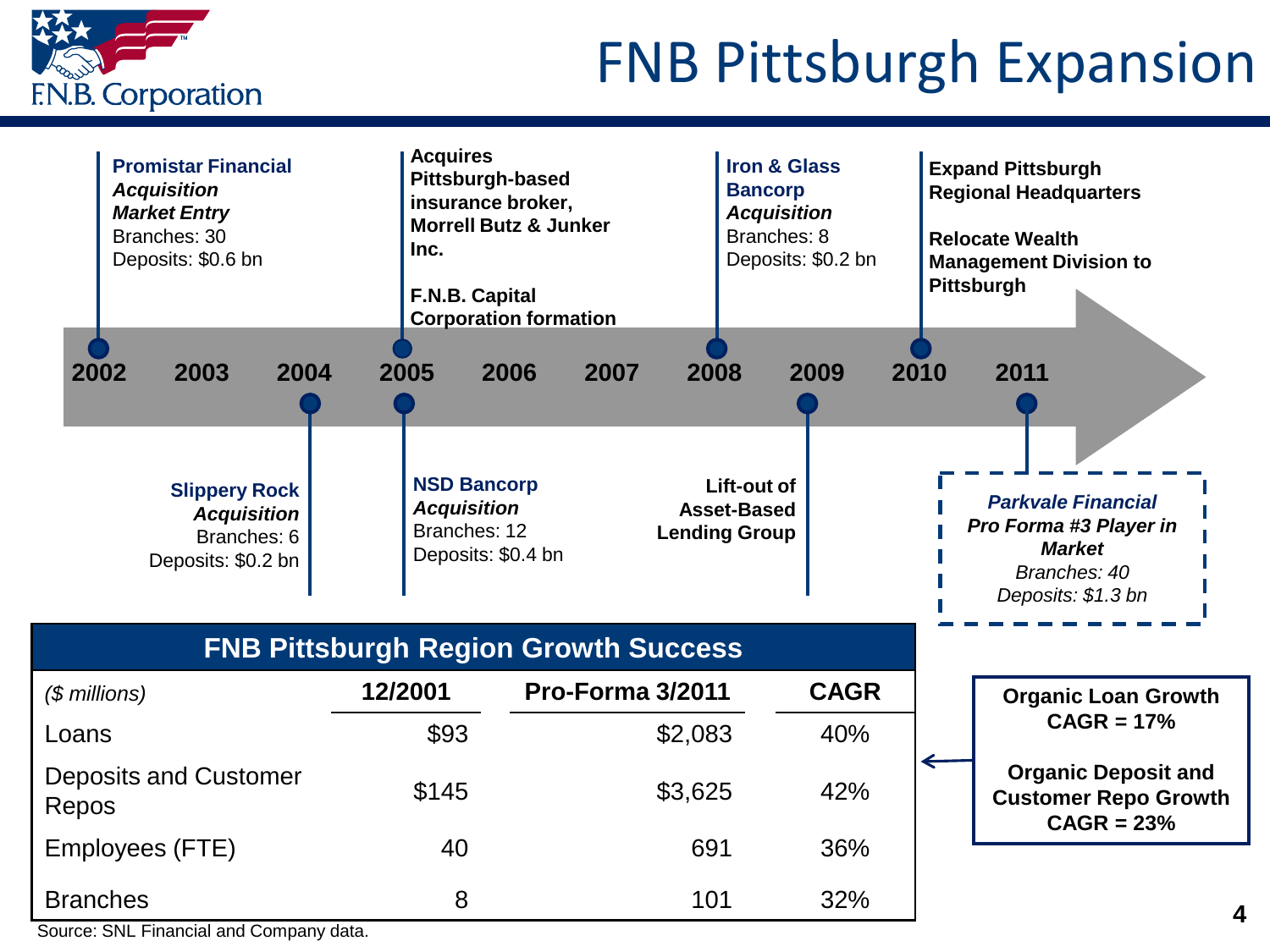

# Attractive Pittsburgh Market

**Pittsburgh Commercial Market Pittsburgh Commercial Market – Continued Opportunity**



Source: SBA firms and employment by MSA 2007.

## **Pittsburgh MSA Economic Indicators**



Source: PittsburghTODAY.org derived from Bureau of Labor Statistics, RealtyTrac and FHFA.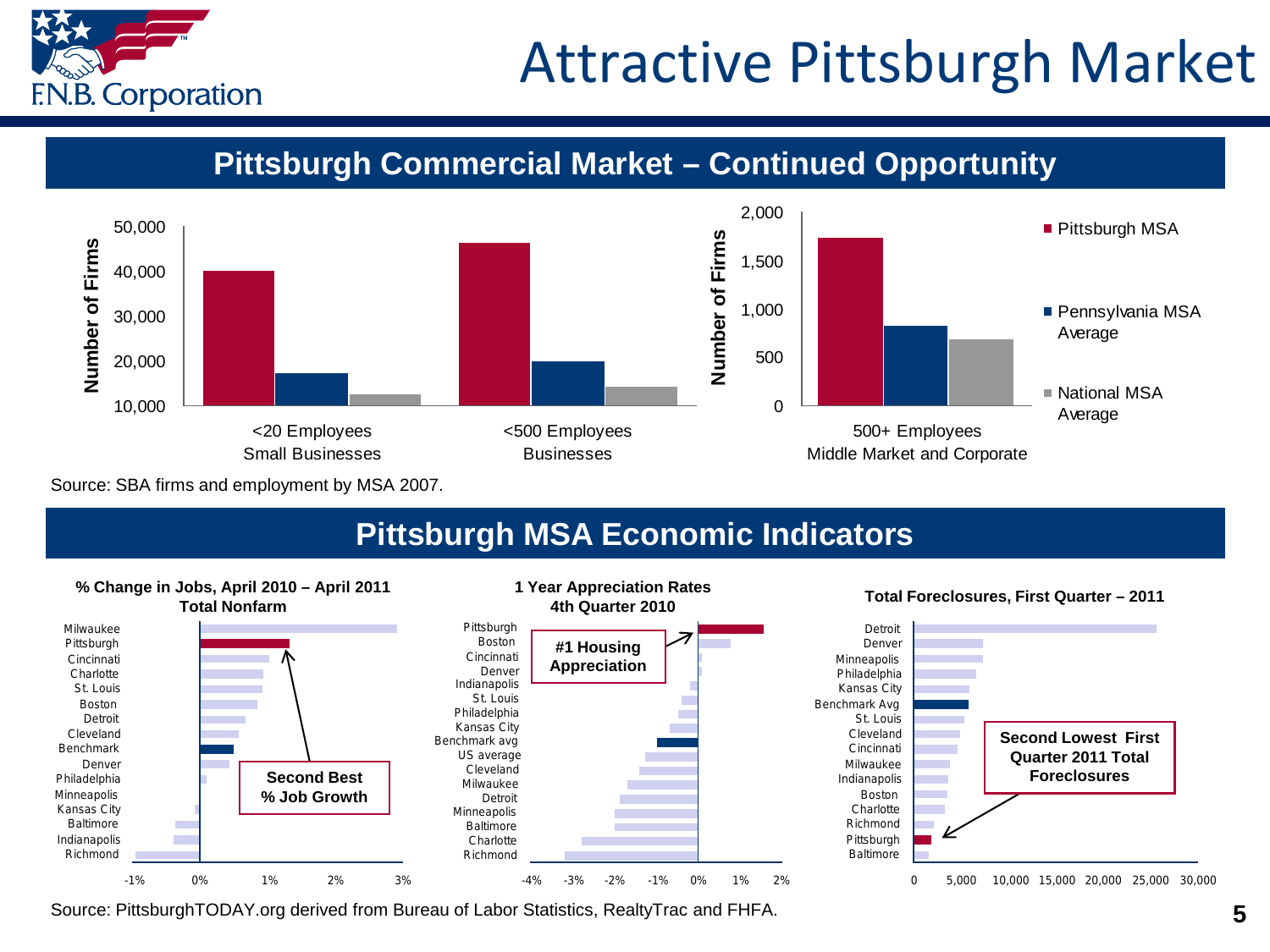

# Leadership Position in Pittsburgh MSA



- $\triangleright$  Strong # 3 pro forma market share position (FNB currently #7) (1)
- #1 community bank in the market
- Leverages existing strengths to build on momentum in market
- $\triangleright$  FNB/Parkvale branch overlap 19 branches, or 40%, within 1 mile

Source: SNL Financial. (1) Excludes custodian banks.

# **Pennsylvania Pittsburgh MSA**

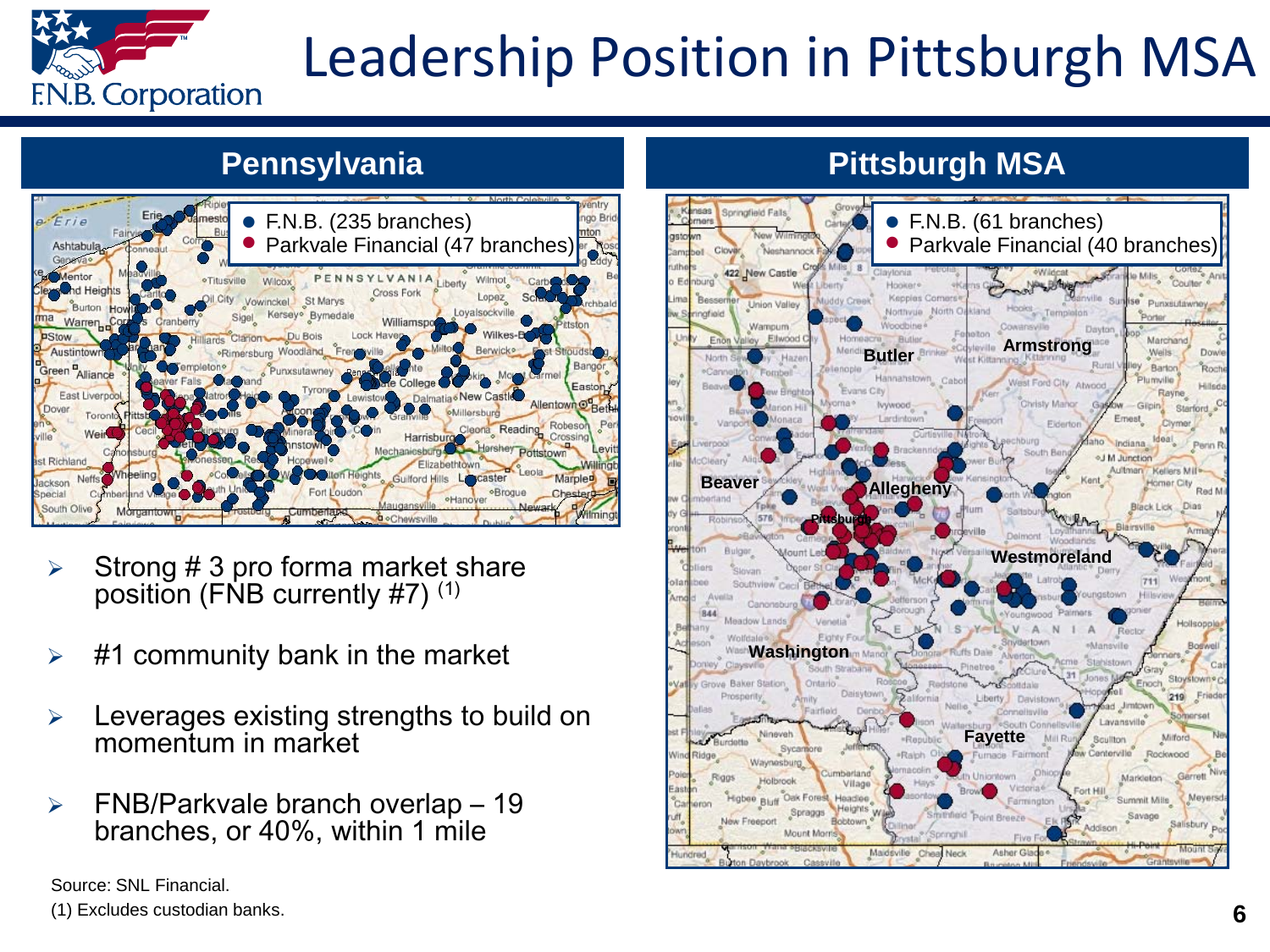# Parkvale Financial Balance Sheet Profile **F.N.B. Corporation**

## **Loans (3/31/11)**



- $\geq$  Total loans of \$1.0 billion
- $\triangleright$  Parkvale loan portfolio is over 90% real estate secured
- $\triangleright$  Commercial focus will enhance loan portfolio mix over time
- $\triangleright$  Substantial fee growth opportunity by leveraging FNB's strengths in wealth management, trust and insurance

## **Deposits (3/31/11)**



- $\triangleright$  Total deposits of \$1.5 billion
- $\triangleright$  Parkvale has a solid core deposit base with high customer loyalty
- $\triangleright$  Transaction account focus will improve funding mix over time

Source: SNL Financial.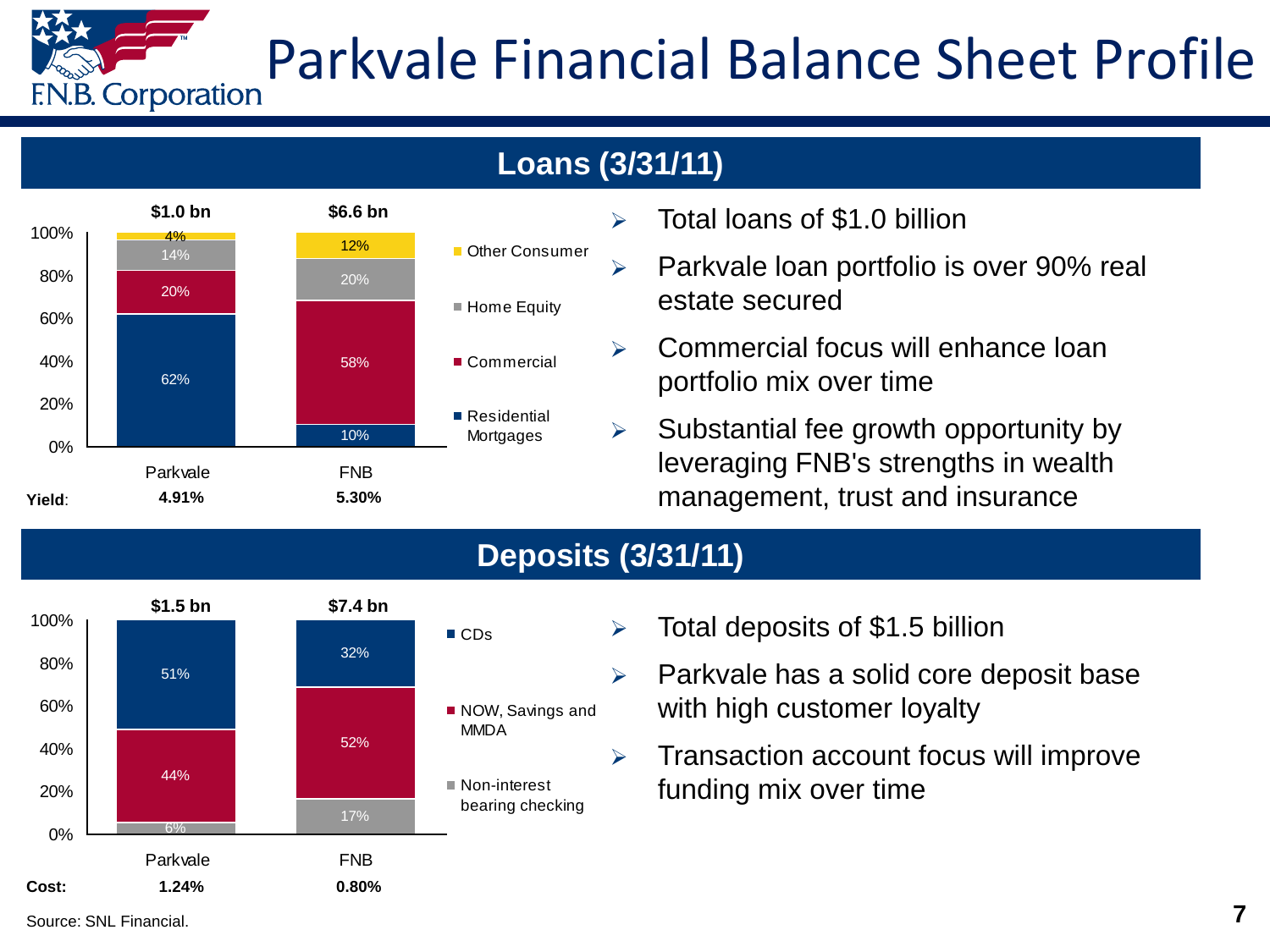

# Transaction Overview

| <b>Consideration:</b>                    | \$22.48 <sup>(1)</sup> per Parkvale Financial share<br>Fixed 2.178x exchange ratio<br>100% stock                                                                                                        |
|------------------------------------------|---------------------------------------------------------------------------------------------------------------------------------------------------------------------------------------------------------|
| <b>Deal Value:</b>                       | Approximately \$130 million (1)                                                                                                                                                                         |
| <b>Detailed Due</b><br><b>Diligence:</b> | Completed                                                                                                                                                                                               |
|                                          | <b>Required Approvals:</b> Customary regulatory and Parkvale shareholders                                                                                                                               |
| <b>Expected Closing:</b>                 | <b>Fourth Quarter of 2011</b>                                                                                                                                                                           |
| <b>TARP Repayment:</b>                   | Parkvale intends to redeem its \$32 million of TARP prior to closing,<br>subject to Treasury approval.                                                                                                  |
| <b>Board Seats:</b>                      | Robert J. McCarthy, Jr. will join the Board of Directors of F.N.B.<br>Corporation, and one Parkvale board member, as mutually agreed, will<br>become a director of First National Bank of Pennsylvania. |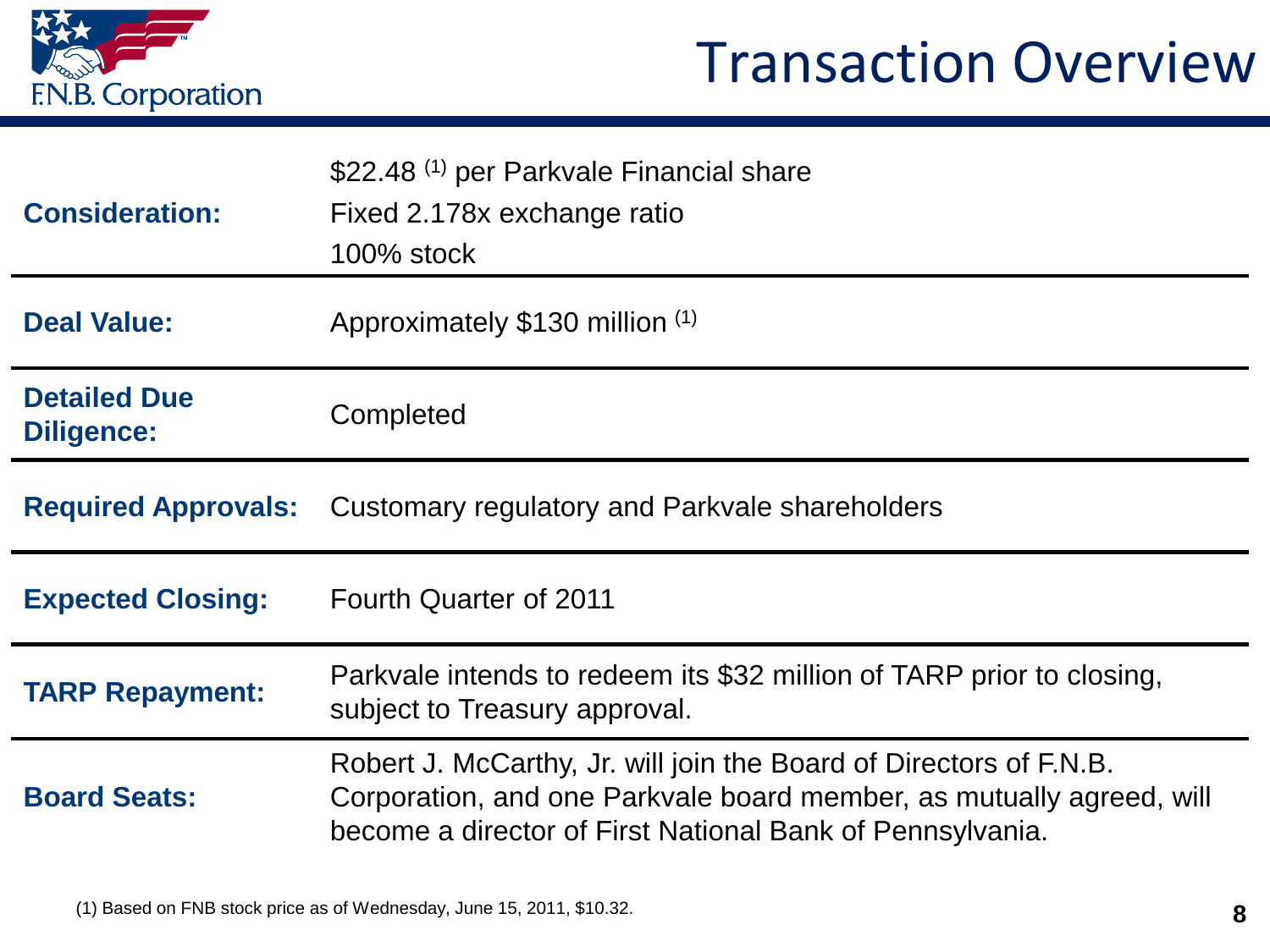

# **Comprehensive review of all operations and business lines completed**

## **Extensive credit review**

 73% of \$201 million in commercial loans were reviewed (76% of CRE, 53% of C&I)

All commercial criticized loans over \$50,000 were reviewed

- Used two major outside firms to evaluate \$263 million 1-4 family mortgage loan portfolio serviced by national service providers
- Credit mark based on conservative estimates of credit losses for both performing and non-performing loans
	- $\triangleright$  Identified gross credit mark of \$40 million (pre-tax), or 3.9% of total loans, vs. current loan loss reserve of \$19 million, or 1.9% of total loans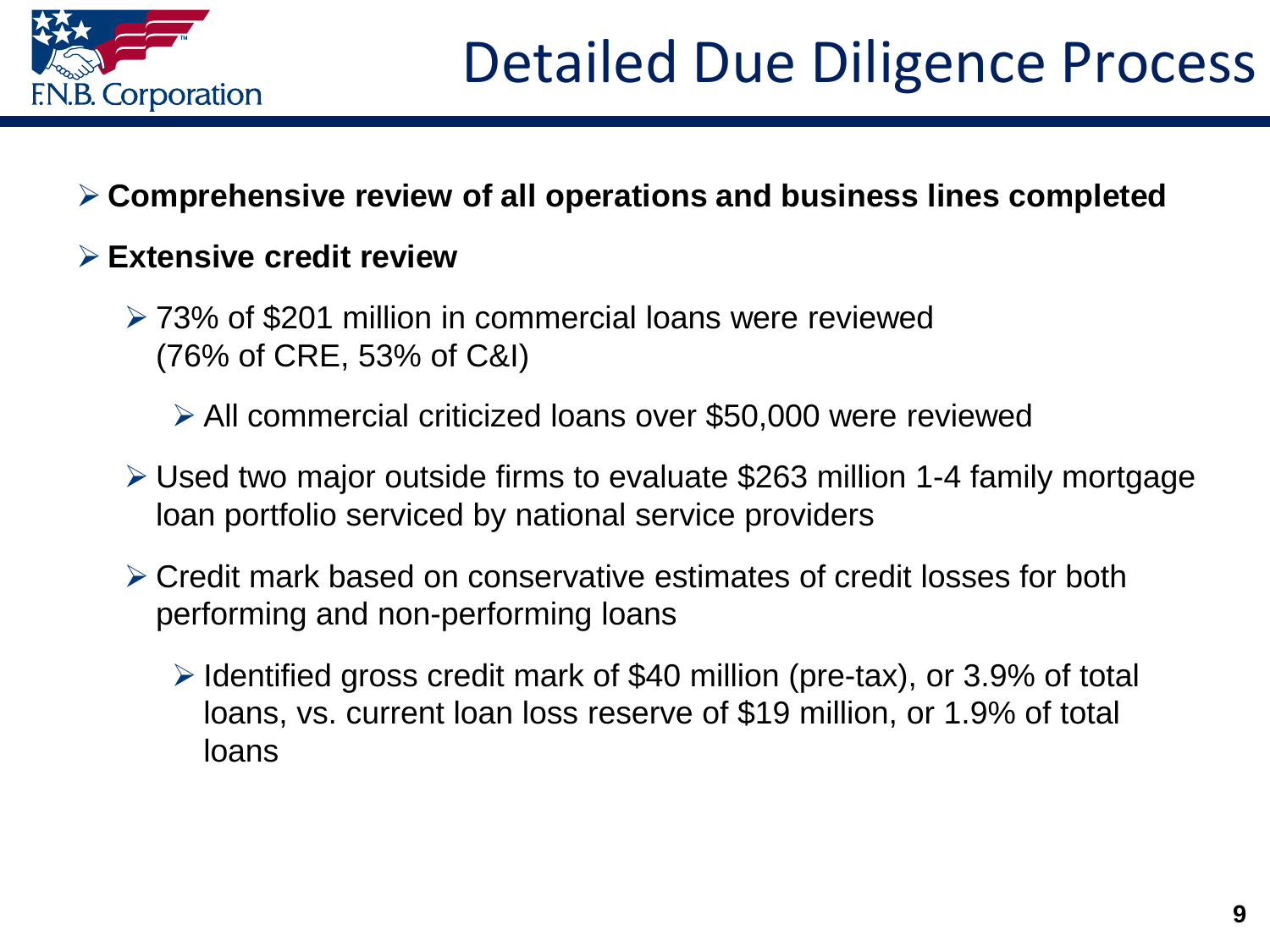

## **Assumptions**

- Cost savings of 35% or \$10.7 million (pre-tax), net of investments in revenue-generating capabilities
	- − Phased-in 89% in 2012 and 100% afterwards
- CDI of \$14.3 million, or 2.00% of Parkvale's core deposits (deposits less CDs), amortized sum-of-the-years digits over 10 years
- $\geq$  One-time costs of \$17.0 million, pre-tax
- **► 12.58 million shares issued to Parkvale**

## **Earnings Impact**

 2012 EPS accretion of 6% (excluding one-time charges) based on consensus estimates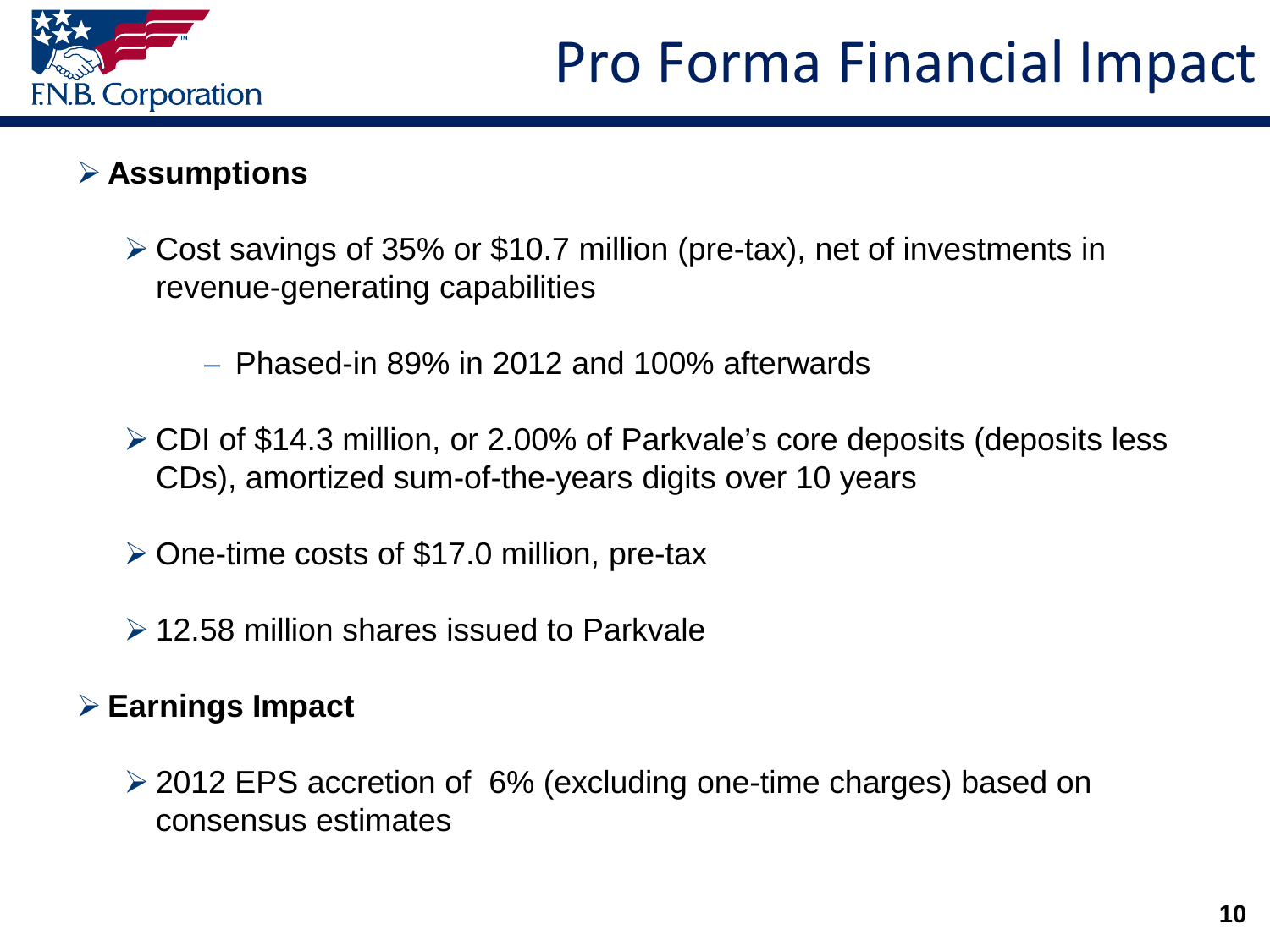

# Effective Deployment of Capital

|                          | <b>FNB</b>                          |                                                                           |                                                                              | Difference vs.                      |                                                              |  |
|--------------------------|-------------------------------------|---------------------------------------------------------------------------|------------------------------------------------------------------------------|-------------------------------------|--------------------------------------------------------------|--|
|                          | <b>Standalone</b><br>March 31, 2011 | <b>Including</b><br><b>Capital Raise</b><br>March 31, 2011 <sup>(1)</sup> | <b>Including</b><br><b>Capital Raise &amp;</b><br>Acquisition <sup>(2)</sup> | <b>Standalone</b><br>March 31, 2011 | Including<br><b>Capital Raise</b><br>March 31, 2011 $^{(1)}$ |  |
|                          |                                     |                                                                           |                                                                              |                                     |                                                              |  |
| <b>Regulatory Ratios</b> |                                     |                                                                           |                                                                              |                                     |                                                              |  |
| Tier 1 Common            | 8.03%                               | 8.91%                                                                     | 8.31%                                                                        | 28 bps                              | $-60$ bps                                                    |  |
| Tier 1 Leverage          | 8.36%                               | 8.98%                                                                     | 8.06%                                                                        | $-30$ bps                           | $-92$ bps                                                    |  |
| <b>Tier 1 Risk-Based</b> | 10.87%                              | 11.75%                                                                    | 10.82%                                                                       | $-5$ bps                            | $-93$ bps                                                    |  |
| <b>Total Risk-Based</b>  | 12.39%                              | 13.27%                                                                    | 12.31%                                                                       | $-8$ bps                            | $-96$ bps                                                    |  |
| <b>Book Ratios</b>       |                                     |                                                                           |                                                                              |                                     |                                                              |  |
| <b>TBV Per Share</b>     | \$4.36                              | \$4.65                                                                    | \$4.61                                                                       | \$0.25                              | $-$0.04$                                                     |  |
| TCE / TA                 | 5.76%                               | 6.40%                                                                     | 5.86%                                                                        | 10 bps                              | $-54$ bps                                                    |  |

- $\triangleright$  Regulatory ratios at close similar to March 31, 2011 levels
- $\triangleright$  Neutral to TBV per share
- $\triangleright$  TCE / TA accretive to March 31, 2011 levels

<sup>(1)</sup> Includes \$64.6 million of common equity issuance completed on May 18, 2011.

<sup>(2)</sup> As of 12/31/2011. FNB standalone earnings and capital projections based on consensus estimates. Pro forma for repayment of Parkvale's TARP, after-tax impact of one-time costs and credit mark.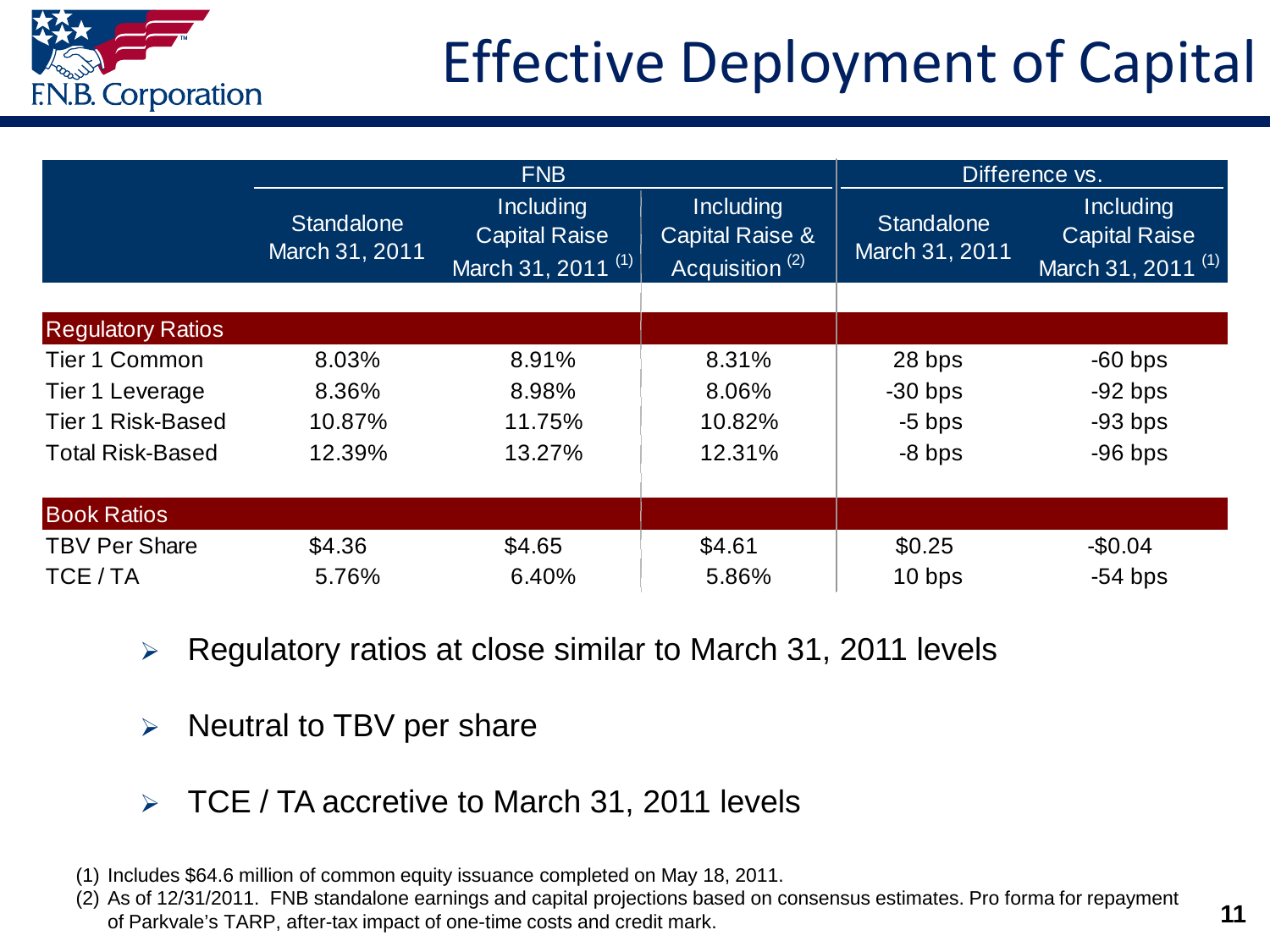

|                                                             | <b>FNB / PVSA</b><br><b>Transaction</b> | Comparable<br>Transactions <sup>(1)</sup> |
|-------------------------------------------------------------|-----------------------------------------|-------------------------------------------|
| Stated: Price / TBV<br>TCE / TA                             | 1.95x<br>3.62%                          | 1.76x<br>7.60%                            |
| Normalized: Price / TBV (2)<br>TCE / TA                     | 1.53x<br>7.00%                          | 2.04x<br>7.00%                            |
| Core Deposit Premium (3)                                    | $5.1\%$                                 | 13.1%                                     |
| Price / MRQ EPS Annualized                                  | 16.7x                                   | 23.0x                                     |
| Price / MRQ EPS Annualized<br><b>Including Cost Savings</b> | 8.8x                                    | 14.0x                                     |

(1) Median for deals since January 1, 2007 for thrifts with assets between \$1 billion and \$10 billion and NPAs / Assets < 3.5%.

(2) Adjusted for normalized TCE / TA of 7%. Normalized Price / TBV calculated as (deal value + capital deficit) / (tangible common equity +

capital deficit). For Parkvale, the capital deficit is calculated as \$59.9 million.

(3) Core deposits defined as total deposits less jumbo CDs. **12**